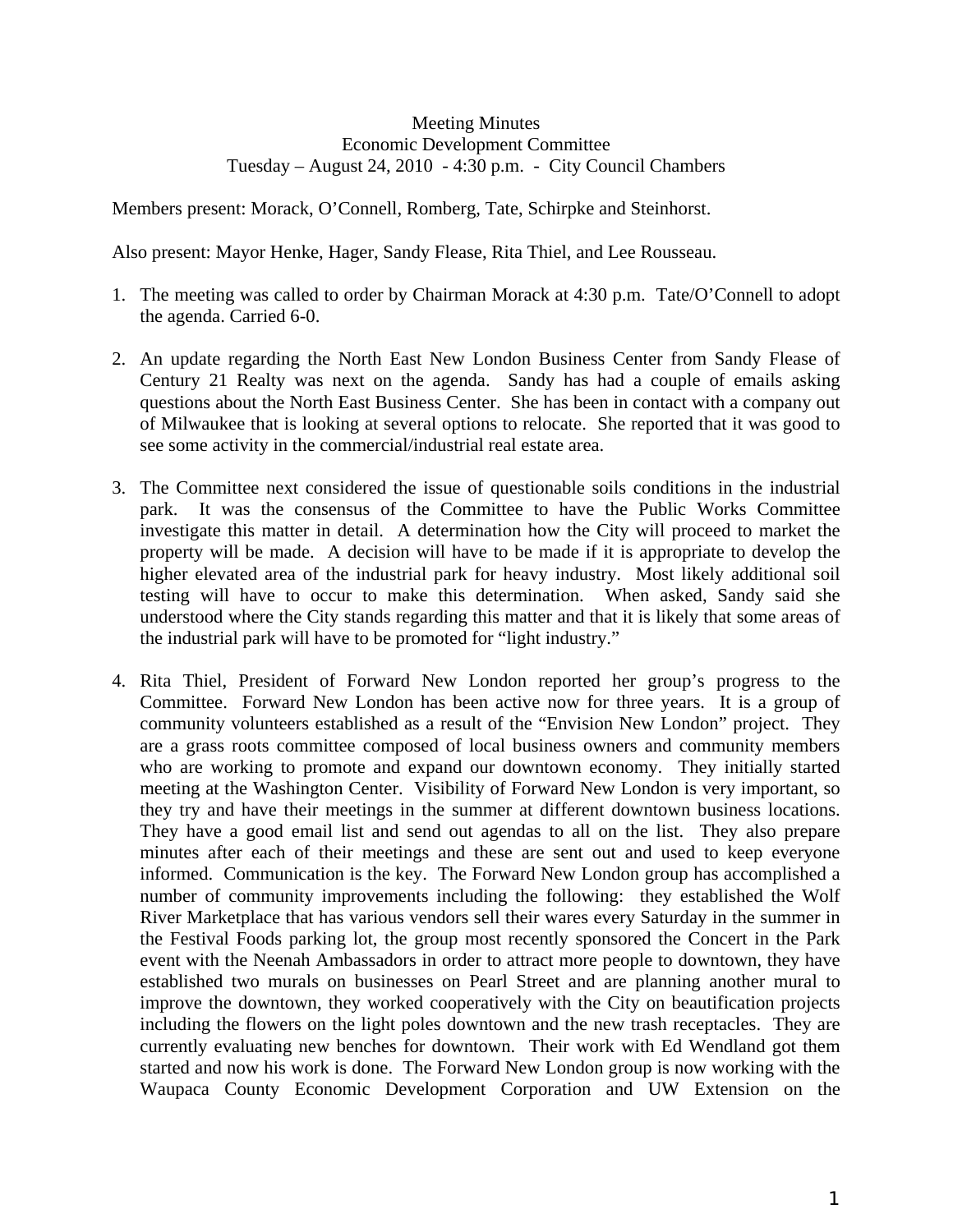"Hometown Program" to work together cooperatively with all communities in the County to promote all our community events county-wide. We want to not only promote and keep our existing business community healthy, but we also want to attract new business. One of the ways to do that is to cross-market our various community businesses across the entire county. The Hometown Program is trying to get each community to have and promote a unique identity. We in New London need to get on the same page of what we want our "brand" to be. As an example, Manawa is "Rodeo Joe," Iola is being branded with the Car Show, and Fremont is using a fish called "Freddie Fremont." Rita is confident that Forward New London is heading in the right direction and asked anyone with an interest in participating in the group to please join in. It was suggested that Forward New London cross market with the golf course as a number of the people that visit the golf course are visitors from throughout the area. When asked if the group could act as mentors to new businesses, Rita said that a number of members of the group are from the banking community and could volunteer their assistance. It was noted that helping home-based businesses grow would be beneficial; it is just a matter of finding these business people and offering them assistance. When asked what can be done to attract new business to our community, it was noted that money plays a significant roll, but other than that, being a genuinely supportive community that is able to communicate our positive climate to the expanding business is the key. Communication and support are the keys to local economic development. The Committee thanked Rita and the Forward New London group for their hard work to better our community.

- 5. The Committee briefly reviewed the "Envision New London Strategic Plan" that was last evaluated in August of 2008. A number of accomplishments were noted as well as items that still need work. It was suggested that the Committee review the specific goals, objectives and strategies in the plan and consider assigning tasks to accomplish these goals at a future meeting. It was suggested as a result of this discussion that the Committee may want to have the School Superintendent as a speaker at a future meeting.
- 6. Administrator Hager presented his update memo. Kent had been in touch with four different developers that had received copies of our Request for Proposals to develop the City owned downtown river front property. The developers noted that the current economic conditions are not favorable for the development community to consider undertaking new raw land development at this time. It was noted that there are a lot of development projects out there now that have stalled in their tracks. Given that the holding costs to the City are very low for the City water front property, it is the opinion of the developers that we are best to wait out the current down economy and attempt to find a developer when the economy improves. The Committee will continue to consider the future of the property.
- 7. Chairman Morack reviewed the Small Business Development Center publication titled "Business Resource Line" where start-up businesses can find answers to may of their questions by simply dialing a "800" number and then press a four digit number for information on thirty topics ranging from permits  $\&$  licenses, to Federal SBA programs. The program is available 24 hours a day, 7 days a week and it is free. The program is part of the Small Business Development Center at UW Stevens Point. The number to dial to reach the system is 800-487-7389.